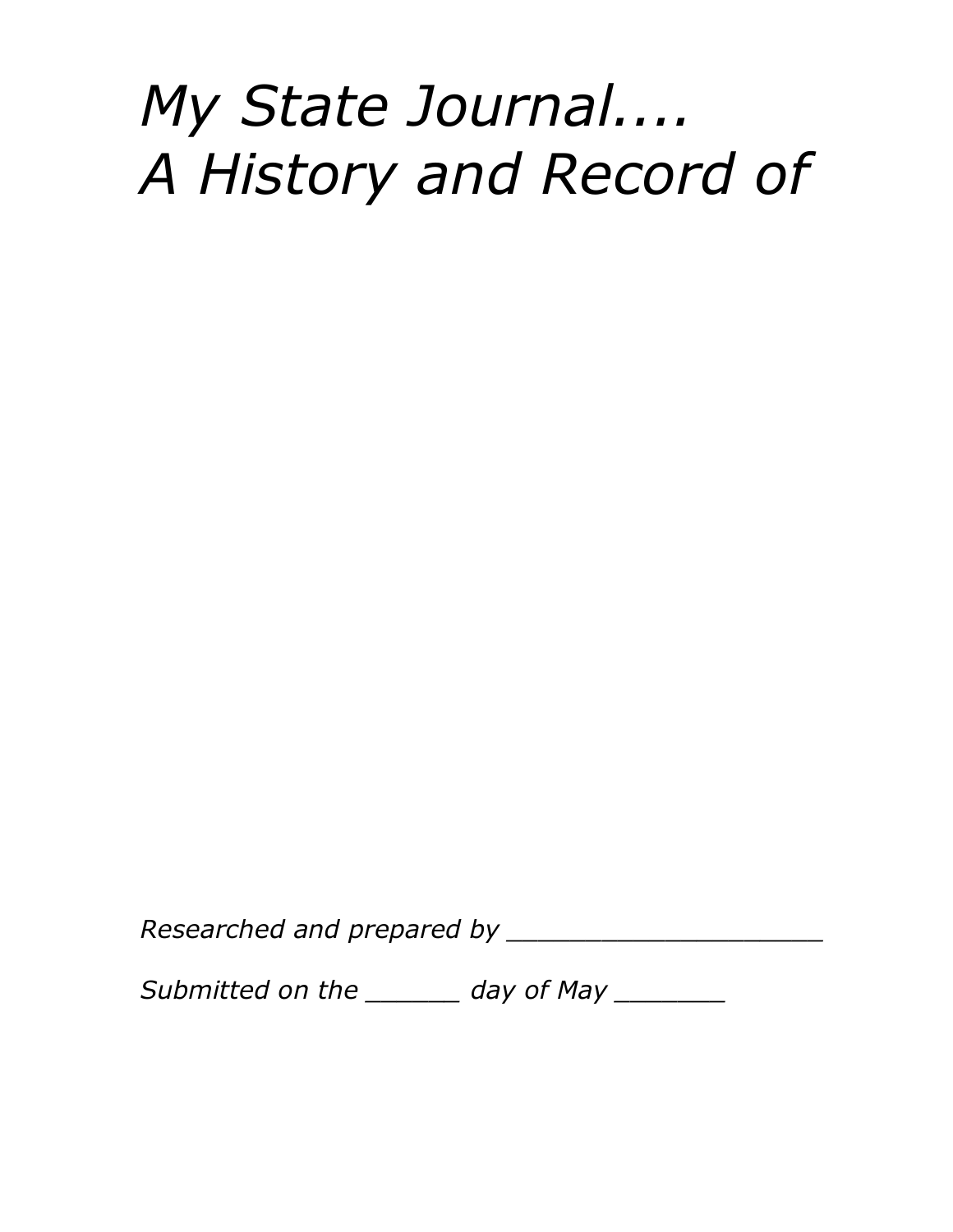### Contents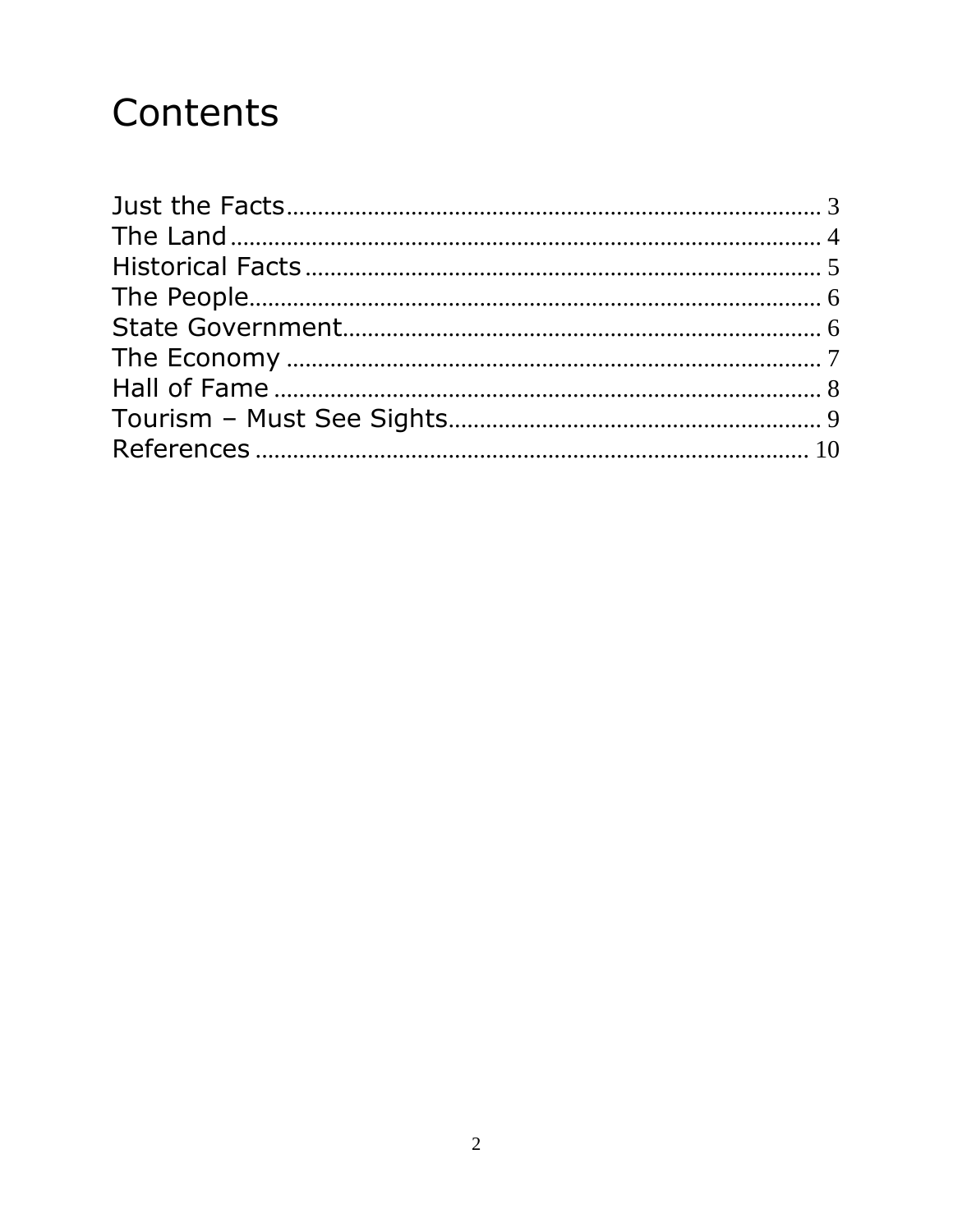### <span id="page-2-0"></span>Just the Facts

| State's name               |
|----------------------------|
| Date of statehood and rank |
| Name's meaning             |
| Postal abbreviation        |
| Capital                    |
| State population           |
| Land area                  |
| Nickname                   |
| Motto                      |
| Song                       |
| <b>Tree</b>                |
| Flower                     |
| <b>Bird</b>                |
| Stone, mineral, or fossil  |
| Fun fact                   |
| Fun fact                   |
| Fun fact                   |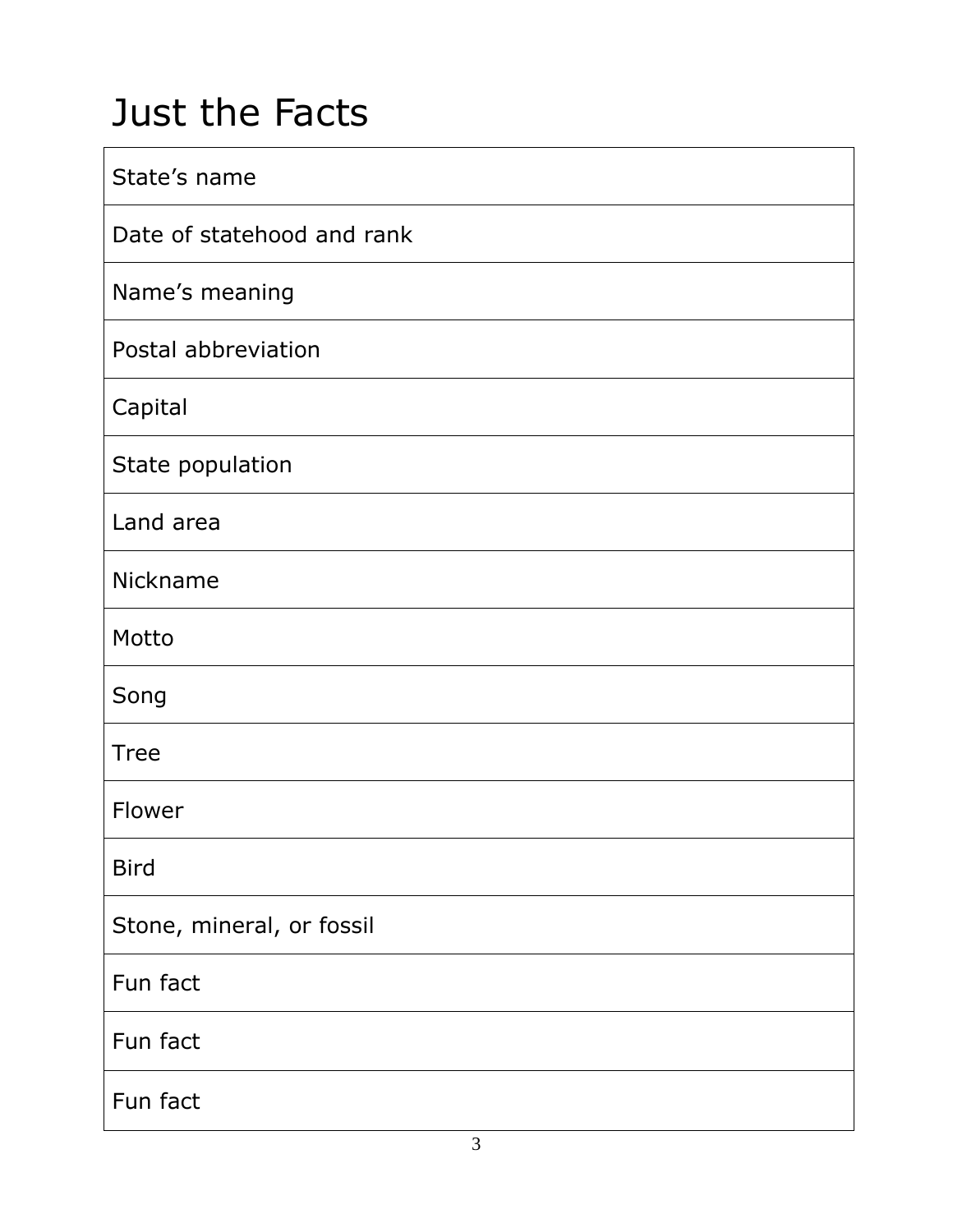### <span id="page-3-0"></span>The Land

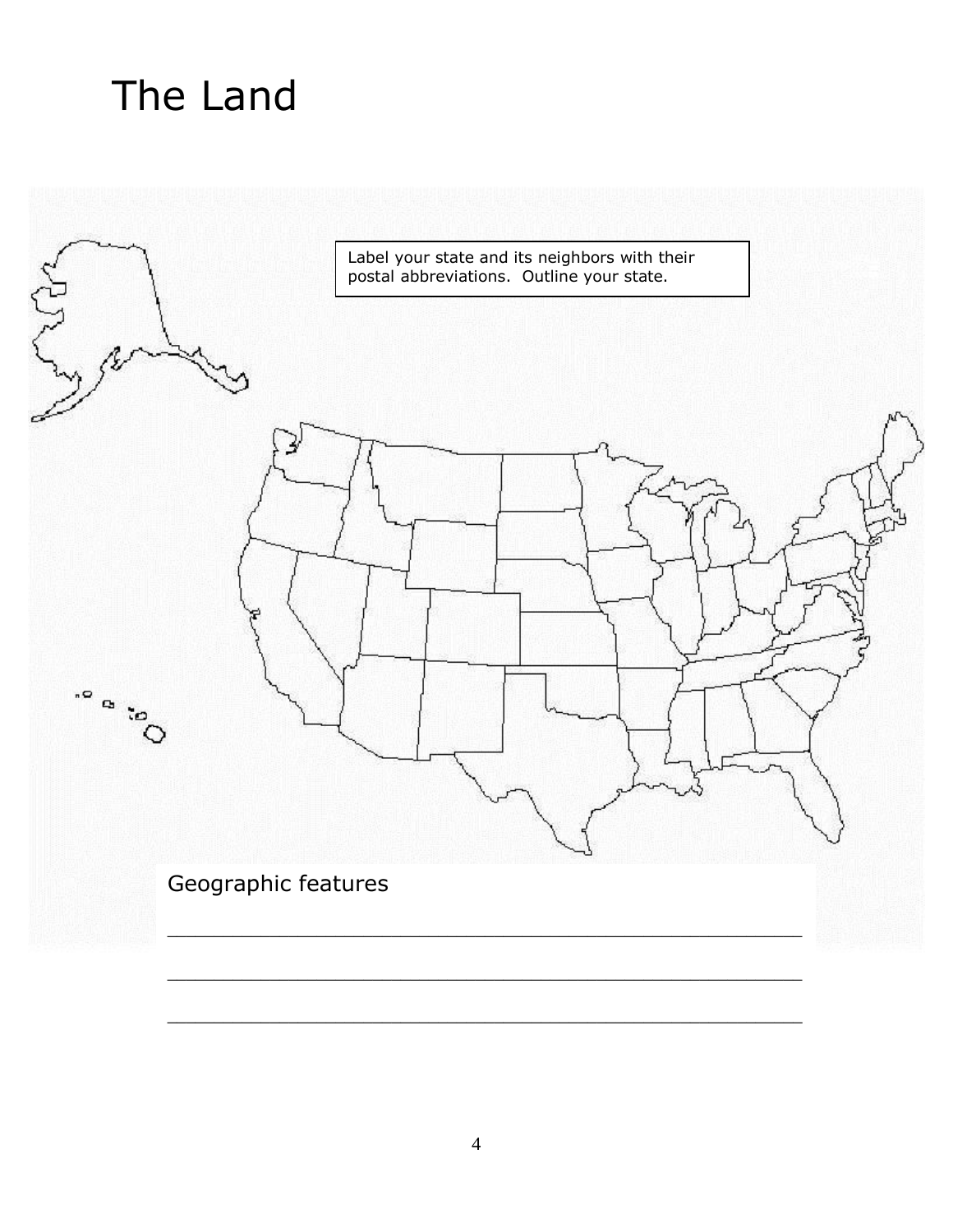<span id="page-4-0"></span>

| <b>Historical Facts</b> |  |  |
|-------------------------|--|--|
| <b>Native Americans</b> |  |  |
|                         |  |  |
|                         |  |  |
|                         |  |  |
| Explorers               |  |  |
|                         |  |  |
|                         |  |  |
|                         |  |  |
| Statehood               |  |  |
|                         |  |  |
|                         |  |  |
|                         |  |  |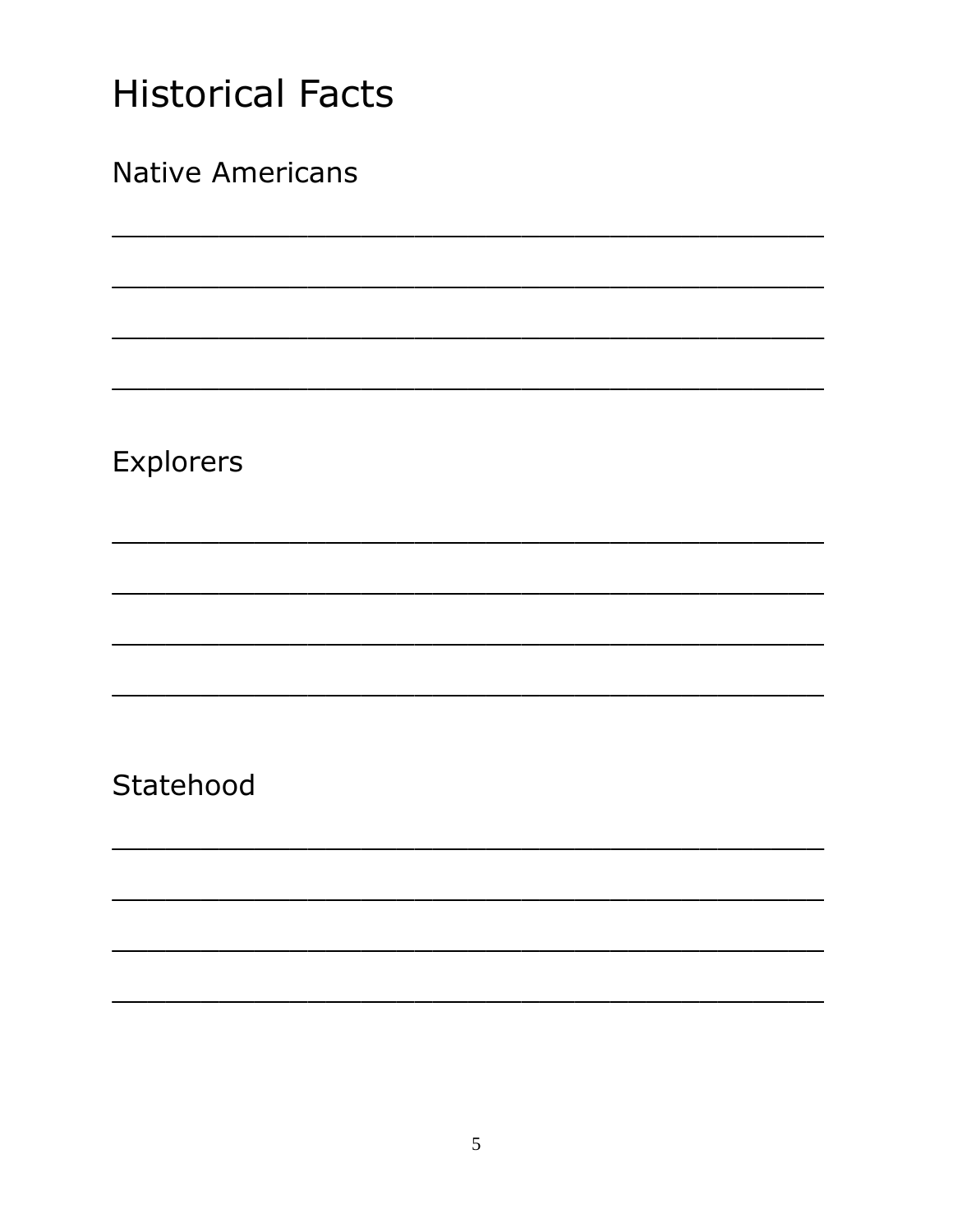### <span id="page-5-0"></span>The People

Top 5 Cities in order from greatest to least:

| $\begin{array}{c} \begin{array}{c} \texttt{1.2}\end{array} \end{array}$                                                                                                                                                                                                                                                                                                                                                                                                                                                                            |  |
|----------------------------------------------------------------------------------------------------------------------------------------------------------------------------------------------------------------------------------------------------------------------------------------------------------------------------------------------------------------------------------------------------------------------------------------------------------------------------------------------------------------------------------------------------|--|
|                                                                                                                                                                                                                                                                                                                                                                                                                                                                                                                                                    |  |
|                                                                                                                                                                                                                                                                                                                                                                                                                                                                                                                                                    |  |
|                                                                                                                                                                                                                                                                                                                                                                                                                                                                                                                                                    |  |
| $\begin{array}{c} \n 4. \quad \text{---} \quad \text{---} \quad \text{---} \quad \text{---} \quad \text{---} \quad \text{---} \quad \text{---} \quad \text{---} \quad \text{---} \quad \text{---} \quad \text{---} \quad \text{---} \quad \text{---} \quad \text{---} \quad \text{---} \quad \text{---} \quad \text{---} \quad \text{---} \quad \text{---} \quad \text{---} \quad \text{---} \quad \text{---} \quad \text{---} \quad \text{---} \quad \text{---} \quad \text{---} \quad \text{---} \quad \text{---} \quad \text{---} \quad \text{$ |  |
|                                                                                                                                                                                                                                                                                                                                                                                                                                                                                                                                                    |  |

#### <span id="page-5-1"></span>**State Government**

| Capital |  |  |  |
|---------|--|--|--|
|         |  |  |  |

| ∽<br>Governor |  |  |  |
|---------------|--|--|--|
|               |  |  |  |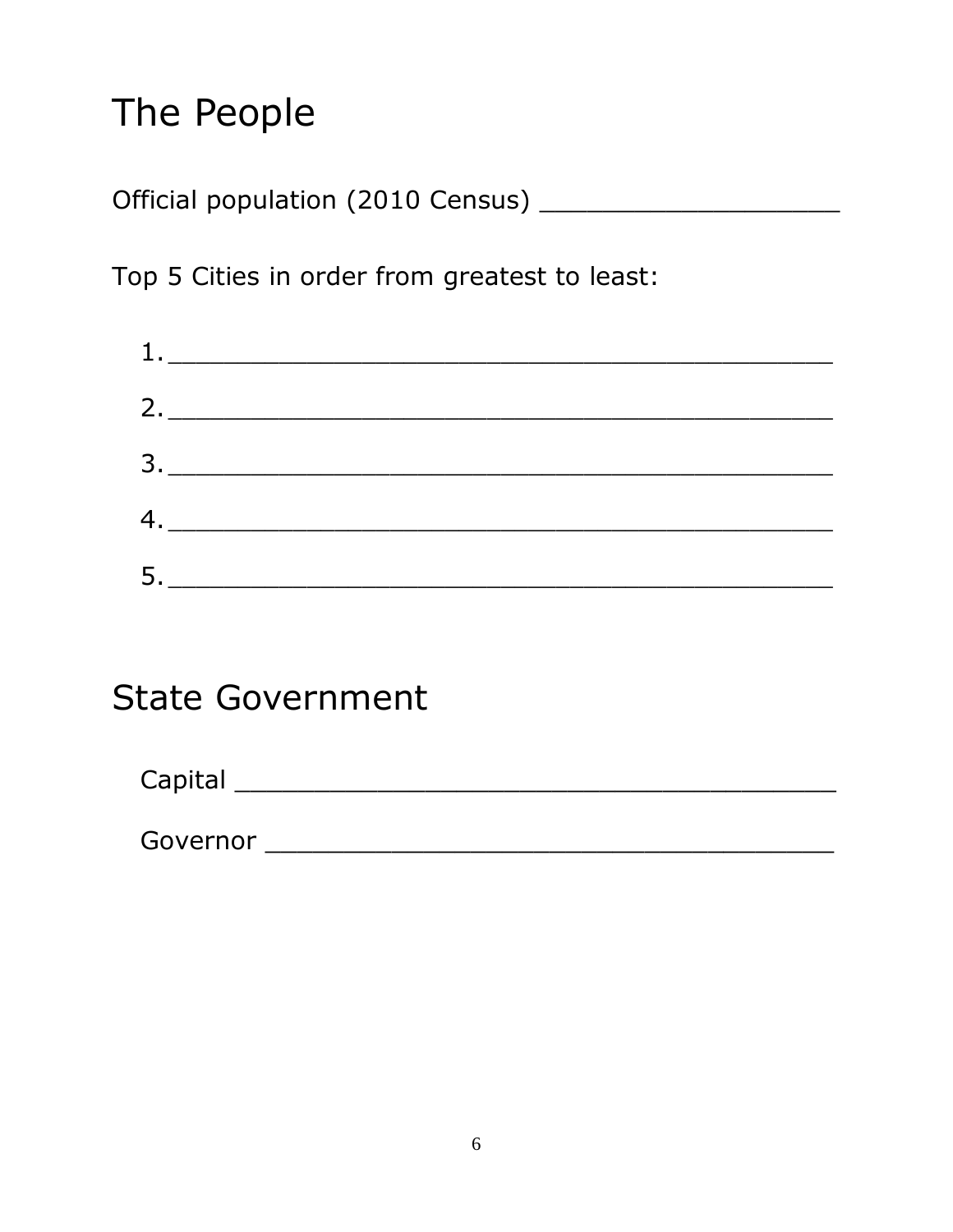#### <span id="page-6-0"></span>The Economy

| Manufacturing            |  |
|--------------------------|--|
|                          |  |
|                          |  |
|                          |  |
|                          |  |
|                          |  |
| <b>Natural Resources</b> |  |
|                          |  |
|                          |  |
|                          |  |
|                          |  |
| Agriculture              |  |
|                          |  |
|                          |  |
|                          |  |
|                          |  |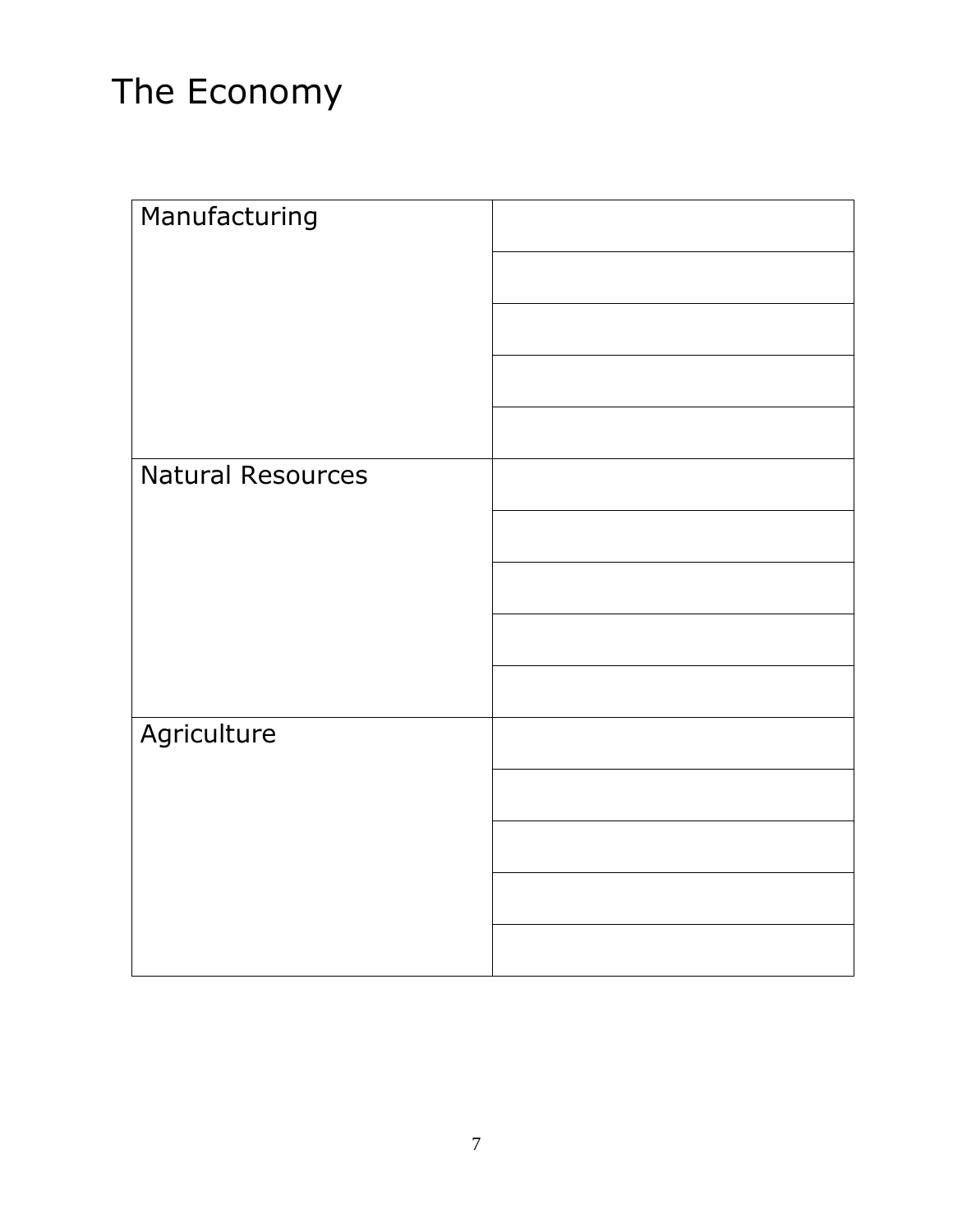### <span id="page-7-0"></span>Hall of Fame

| Person | Reason for fame |
|--------|-----------------|
|        |                 |
|        |                 |
|        |                 |
|        |                 |
|        |                 |
|        |                 |
|        |                 |
|        |                 |
|        |                 |
|        |                 |
|        |                 |
|        |                 |
|        |                 |
|        |                 |
|        |                 |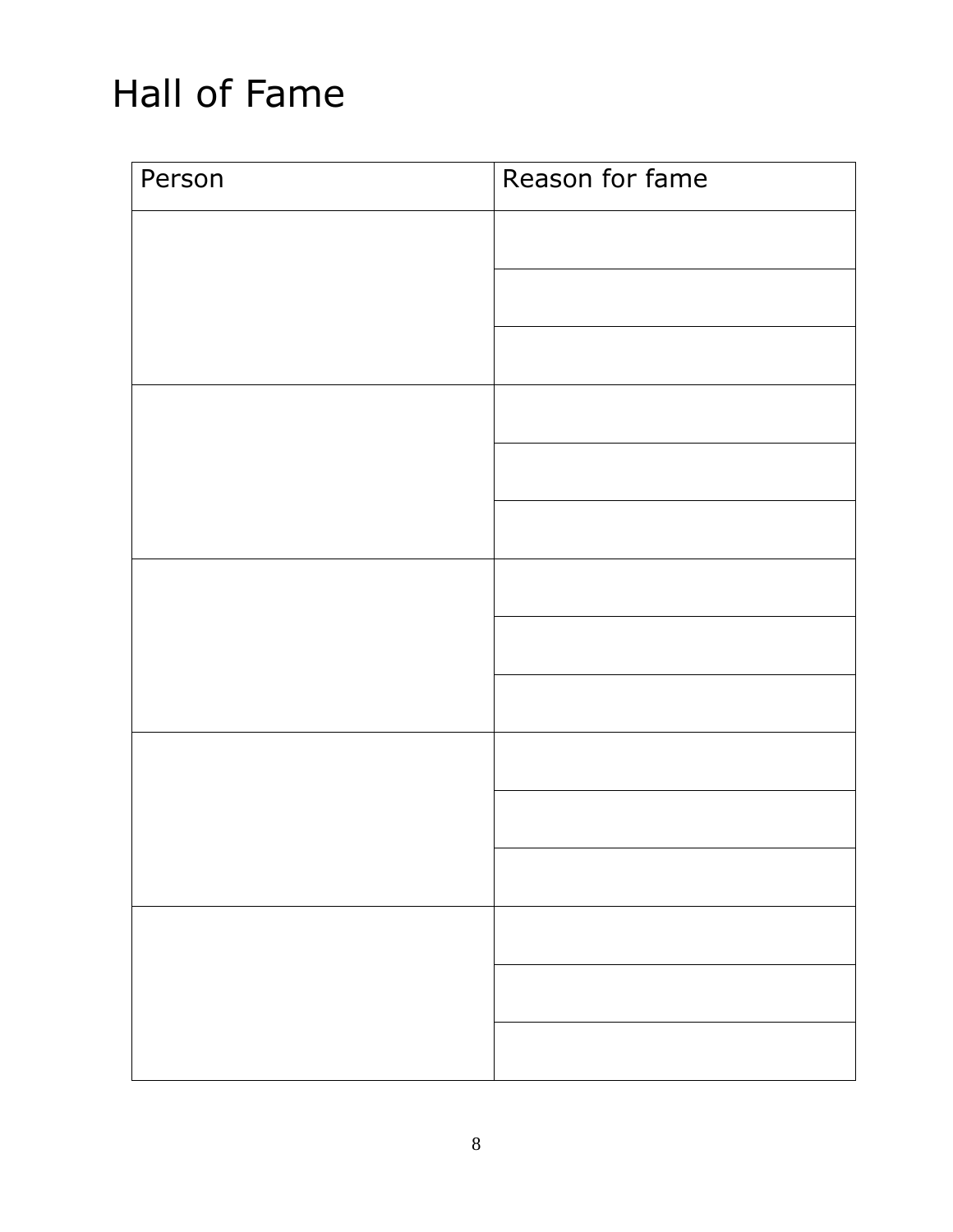## <span id="page-8-0"></span>Tourism – Must See Sights

| Sight | Reason to visit |
|-------|-----------------|
|       |                 |
|       |                 |
|       |                 |
|       |                 |
|       |                 |
|       |                 |
|       |                 |
|       |                 |
|       |                 |
|       |                 |
|       |                 |
|       |                 |
|       |                 |
|       |                 |
|       |                 |